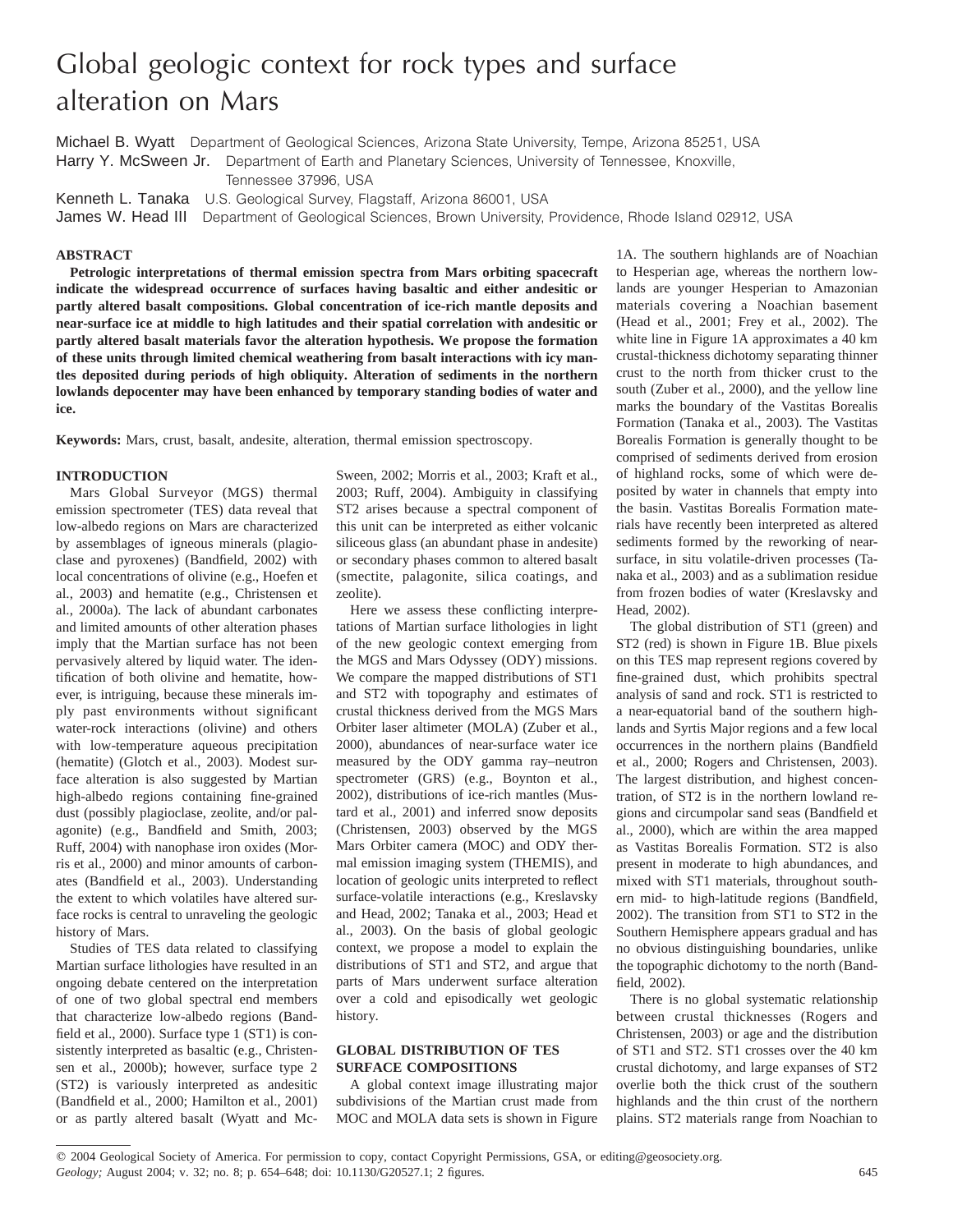

**Figure 1. A: Major subdivisions of Martian crust illustrated by using Mars Global Surveyor (MGS), Mars Orbiter camera (MOC) and Mars Orbiter laser altimeter (MOLA) data sets. VBF—Vastitas Borealis Formation. B: Thermal emission spectrometer image of distribution of surface type: ST1 (green) and ST2 (red) materials and dust (blue). C: Distribution of near-surface water ice and ice-rich mantles. MOC-MOLA context image with gamma ray–neutron spectrometer (GRS) near-surface ice (blue) and mantle deposits (shaded gray from 30**8 **to ~60**8**; poleward of 60**8**, continuous mantle deposits overlie GRS-measured nearsurface ice, shown as blue). MOC observations of discontinuous mantle deposits are shown as white points.**

Amazonian and overlap ST1 materials, which are Noachian and Hesperian. Instead, the global distributions of ST1 and ST2 are best correlated with latitude: ST1 dominates nearequatorial regions and ST2 dominates middle

to high latitudes. This relationship is not perfect at all scales, as local abundances of ST1 exist in the northern lowlands (Rogers and Christensen, 2003) and regional mixing of ST1 and ST2 occurs in southern Acidalia Planitia (Wyatt et al., 2003) and western Syrtis Major (Ruff, 2004). However, at a global scale, a nearly bimodal distribution of ST1 and ST2 compositions is evident.

# **NEAR-SURFACE ICE AND ICE-RICH MANTLES**

Analysis of GRS epithermal-neutron data indicates near-surface water ice  $(>=50$  wt%) in both hemispheres from  $\sim 60^{\circ}$  to the poles (e.g., Boynton et al., 2002). Visible images from MOC have been used to map a mantling morphology interpreted as meter-thick ice-rich sediments at middle to high latitudes in both hemispheres (Mustard et al., 2001; Head et al., 2003). Poleward of  $60^{\circ}$  the mantle is continuous; from  $30^{\circ}$  to  $60^{\circ}$  it is partly degraded, interpreted as a formerly ice-cemented deposit from which ice sublimated (Mustard et al., 2001). Similar mantles identified in THEMIS visible images in mid- to high-latitude regions are interpreted as possible remnant snow packs (Christensen, 2003). Icy mantles are thought to form by deposition of atmospheric condensates during phases of high obliquity when water is transported from the poles to lower latitudes (e.g., Jakosky and Carr, 1985). Development of near-surface ice is likely connected to surface ice deposition, as GRSmeasured abundances are too high to be accounted for by vapor diffusion alone (e.g., Christensen, 2003). Figure 1C illustrates the bimodal distribution of ice with a global MOC-MOLA context image superimposed with the mapped abundance of GRS-measured near-surface ice (blue) (e.g., Boynton et al., 2002) along with ice-rich mantles (shaded gray from 30 $\degree$  to  $\sim$  60 $\degree$ ; poleward of 60 $\degree$  the mantles overlie GRS-measured near-surface ice, shown as blue). MOC observations of discontinuous mantle deposits are shown as white points (Mustard et al., 2001).

# **RELATIONSHIP OF SURFACE COMPOSITIONS AND VOLATILES**

Distributions of ST1 (green), ST2 (red), near-surface water ice and ice-rich mantles are compared in Figure 2 on north and south polar-projected images. Solid white lines encompass GRS-measured subsurface ice. Dashed white lines mark the areas from lat  $60^\circ$ to the poles of continuous ice-rich mantles and the areas from lat  $30^{\circ}$  to lat  $60^{\circ}$  of discontinuous mantle deposits. Also shown in the north-polar projected image is a yellow solid line marking the Vastitas Borealis Formation contact. ST1 is most abundant in nearequatorial regions where ice is absent. ST2 is most abundant poleward of  $\sim 30^{\circ}$  in both hemispheres and is spatially correlated with ice-rich mantle deposits. In the Northern Hemisphere, ST2 distribution is mostly encompassed by the Vastitas Borealis Formation, whereas in the Southern Hemisphere,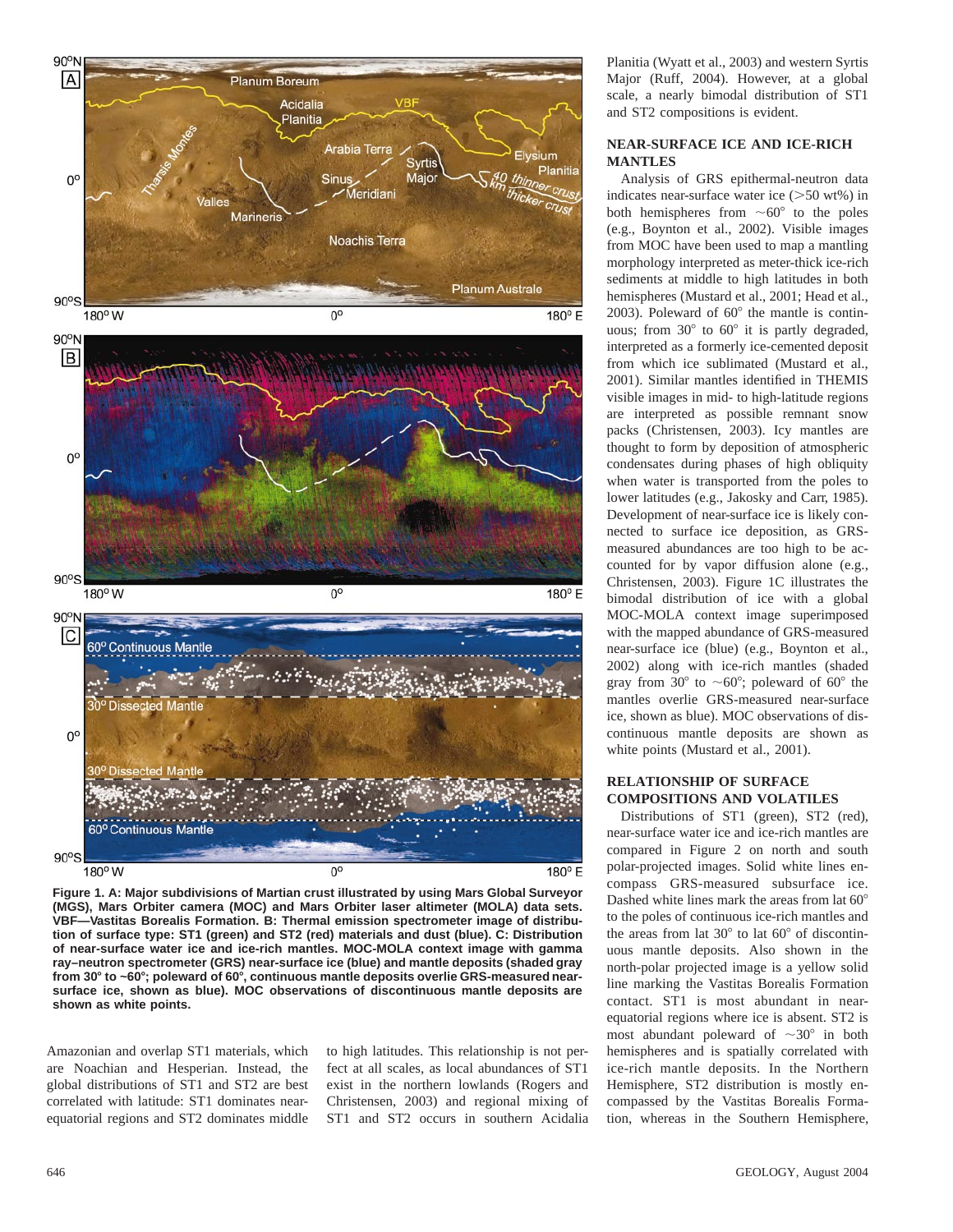

**Figure 2. Distributions of surface type ST1 (green), ST2 (red), dust (blue), near-surface water ice, and ice-rich mantle deposits on north- and south-polar–projected images. Solid white lines encompass gamma ray–neutron spectrometer–measured near-surface ice, dashed white lines mark continuous (60**8 **to poles) and discontinuous (30**8 **to 60**8**) extent of mantle deposits, and yellow solid line shows Vastitas Borealis Formation (VBF) contact.** Lower plot is of ST1 and ST2 normalized abundances from 90° south to 90° north, aver**aged across 0.5**8 **bins of longitude and compared to percentages of Mars Orbiter camera observations (histogram) of dissected ice-rich mantle deposits.**

ST2 becomes gradually more abundant toward the pole. Also shown in the lower part of Figure 2 is a plot of ST1 and ST2 normalized abundances from  $90^\circ$  south to  $90^\circ$  north averaged across  $0.5^{\circ}$  bins of longitude and compared (in a histogram) to percentages of MOC observations (Mustard et al., 2001) of the dissected ice-rich mantle deposit. In both hemispheres, the highest percentage of dissection occurs at  $\sim$ 40 $\degree$  and decreases toward the equator and pole. The transition from ST1 to ST2 in the Southern Hemisphere correlates well with the transition from a lack of ice-rich material ( $0^{\circ}-25^{\circ}$ S), to a maximum percentage of dissection  $(25^{\circ}S-60^{\circ}S)$ , to uniform mantles of ice-rich deposits  $(60^{\circ}S-90^{\circ}S)$ . In the Northern Hemisphere, a more dramatic crossover from ST1 to ST2 occurs at  $\sim$ 20 $^{\circ}$  and is not as well correlated with the transition from ice-free to ice-rich mantles.

# **INTERPRETATION OF ST2**

Formation mechanisms operating on a global scale are required to explain the extensive distribution of ST2 throughout the southern and northern mid- to high-latitude regions as well as its enhanced concentration in the northern lowlands of Mars. We examine both interpretations of these materials in light of the global geologic context described here.

### **ST1 Basaltic and ST2 Andesitic Lithologies**

On Earth, andesites form primarily in subduction zones as a result of melting and fractional crystallization under hydrous conditions and assimilation of overlying silicic crust (Rudnick, 1995). Consequently, andesitic volcanism is mostly associated with thick continental crust. On Mars, however, the largest distribution of ST2 overlies thin crust in the northern plains. Moreover, the occurrence of ST2 without associated ST1 in the northern plains argues against its derivation by fractionation of basaltic magma. Fractionation should produce basaltic and andesitic rocks similar in age, but ST2 materials in the northern lowlands are significantly younger than southern highlands basalts. Partial melting of an ancient basaltic crust (rather than ultramafic mantle) might conceivably produce andesitic magmas, but such a scenario would require long-lived heat sources that were latitude dependent. The absence of Martian meteorites having andesitic compositions and appropriate ages argues against this scenario. These considerations leave us without a global-scale igneous model to explain the distribution of ST1 and ST2, although andesitic lavas could have formed on regional to local scales.

#### **ST1 Basaltic and ST2 Partly Altered Basalt Lithologies**

We propose that the spatial relationship between TES surface compositions and nearsurface ice and ice-rich mantle deposits indicates both a latitude and topographic influence on the global surface alteration of Mars. The distribution of ST1 in near-equatorial regions is interpreted to reflect basaltic materials that have not been significantly affected by volatile-driven processes. This is consistent with the identification of local near-equatorial occurrences of olivine-rich rocks (e.g., Hoefen et al., 2003), which would likely be altered by prolonged ice and water interactions. The gradual poleward transition from ST1 to ST2 in the Southern Hemisphere is interpreted to reflect increased amounts of chemical weathering from basalt interactions with icy mantles deposited during periods of high obliquity. The more abrupt transition from ST1 to ST2 in the Northern Hemisphere marks the boundary of the Vastitas Borealis Formation and is correlated both with ice-rich mantle deposits and fluvial transport of materials into the northern lowlands depocenter. Alteration of sediments in the northern lowlands may have been enhanced by temporary standing bodies of water and ice.

# **NATURE OF SURFACE ALTERATION**

The Dry Valleys of Antarctica may be a terrestrial analogue for characterizing chemical weathering on Mars because of the cold hyperarid environment, stable permafrost, and ground ice (e.g., Gibson et al., 1983). Additional analogues include the cold and arid climate of the summit of Mauna Kea, Hawaii (e.g., Morris et al., 1990), and volcano–ground ice interactions in Iceland (e.g., Squyers et al., 1987). Basalts in these environments are dominated by plagioclase and pyroxene, with limited abundances of a variety of alteration phases such as palagonites, zeolites, smectites, silica coatings, and/or carbonates. This group of minerals is similar to partly altered basalts proposed for ST2 materials on Mars (Wyatt and McSween, 2002; Morris et al., 2003; Kraft et al., 2003; Ruff, 2004), and the production of secondary phases does not require abundant liquid water. The formation of icerich mantles on Mars during periods of high obliquity likely enhances chemical surface alteration at middle to high latitudes over geologic time. The correlation between the sedimentary Vastitas Borealis Formation basin and concentrations of ST2 may also support temporary standing bodies of water and/or ice in the northern lowlands. However, the dominance of igneous minerals measured by TES still implies limited alteration.

#### **SUMMARY**

The controversy over TES surface lithologies is significant for understanding the pet